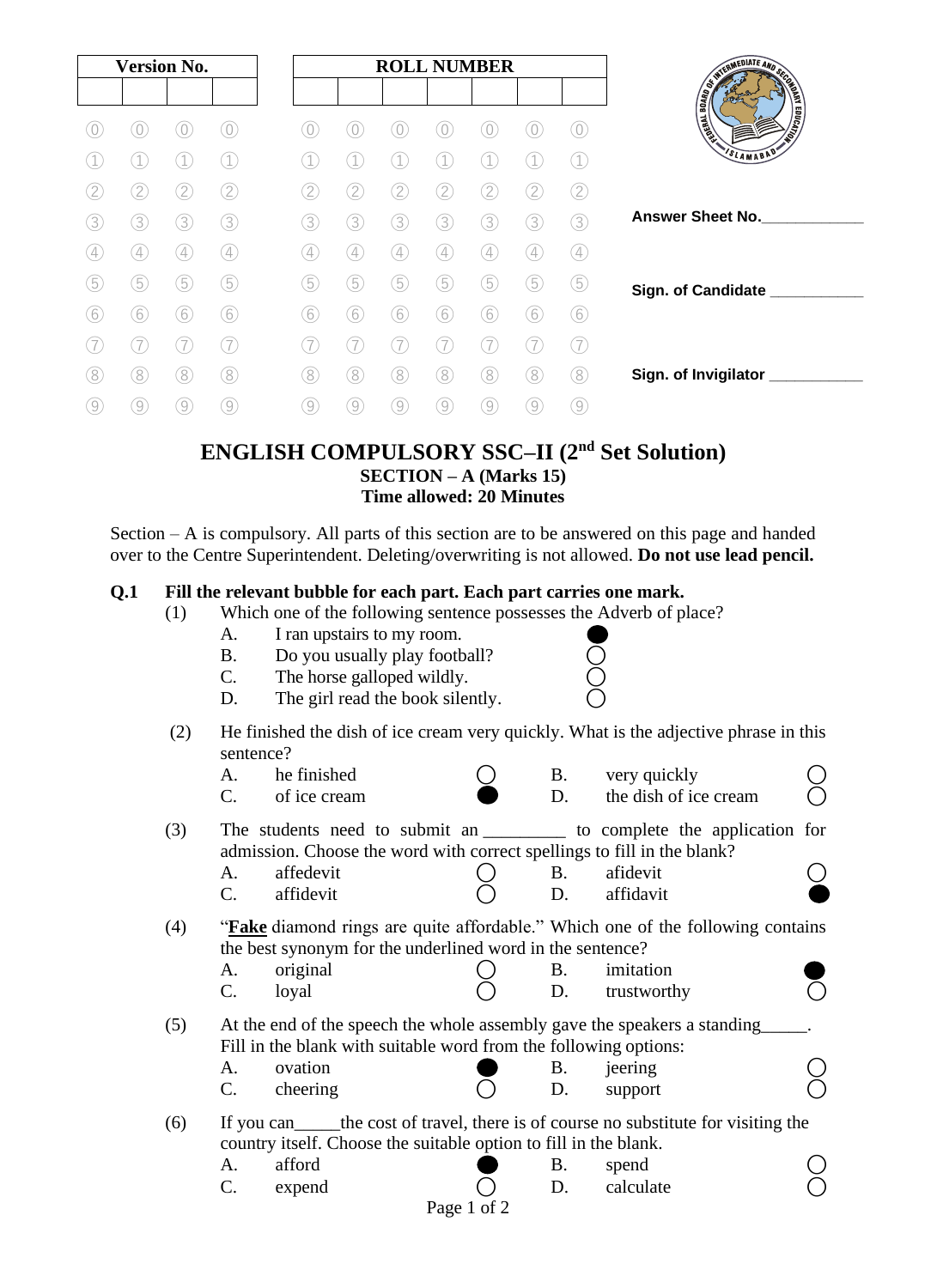| (7)  | Nafeesa is afraid_______ spiders. Choose a suitable option to fill in the blank.<br>from<br>A.<br>C.<br>about                                                                                                                                                                                                                                                                              |  | <b>B.</b><br>D. | in<br>of                                                                                          |  |  |  |  |  |
|------|--------------------------------------------------------------------------------------------------------------------------------------------------------------------------------------------------------------------------------------------------------------------------------------------------------------------------------------------------------------------------------------------|--|-----------------|---------------------------------------------------------------------------------------------------|--|--|--|--|--|
| (8)  | Identify the simple sentence from the sentences given below:<br>Because you scored the highest on the test, you will get a prize from your<br>A.<br>teacher today.<br>Those clouds promise rain; we should hurry before we get caught in a<br><b>B.</b><br>flash flood.<br>The largest mammal is found in the sea.<br>C.<br>I was feeling really sick, so I had to go to the doctor.<br>D. |  |                 |                                                                                                   |  |  |  |  |  |
| (9)  | The teacher set some homework_______ the end of the lesson. Fill in the blank with<br>suitable preposition.<br>about<br>A.<br>C.<br>of                                                                                                                                                                                                                                                     |  | <b>B.</b><br>D. | in<br>at                                                                                          |  |  |  |  |  |
| (10) | I played the guitar but my brother played ______ piano.<br>hers<br>A.<br>$C_{\cdot}$<br>his                                                                                                                                                                                                                                                                                                |  | <b>B.</b><br>D. | her<br>their                                                                                      |  |  |  |  |  |
| (11) | Just before he got there, a tree branch ______<br>will crash<br>A.<br>$\mathcal{C}$ .<br>crashed                                                                                                                                                                                                                                                                                           |  | <b>B.</b><br>D. | down on the car.<br>crash<br>crashing                                                             |  |  |  |  |  |
| (12) | A lie has no legs. Which poetic device is used in the sentence?<br>Personification<br>A.<br>C.<br>Metaphor                                                                                                                                                                                                                                                                                 |  | <b>B.</b><br>D. | Simile<br>Alliteration                                                                            |  |  |  |  |  |
| (13) | device from the following:<br>consequently<br>A.<br>C.<br>as a result                                                                                                                                                                                                                                                                                                                      |  | <b>B.</b><br>D. | it was raining, I still walked to school. Choose suitable transitional<br>accordingly<br>although |  |  |  |  |  |
| (14) | my mobile phone since 2009. Fill in the blank with correct form of<br>verb.<br>have had<br>A.<br>C.<br>had                                                                                                                                                                                                                                                                                 |  | <b>B.</b><br>D. | have<br>am having                                                                                 |  |  |  |  |  |
| (15) | "Life is but a walking shadow" is an example of:<br>personification<br>A.<br>C.<br>metaphor                                                                                                                                                                                                                                                                                                |  | <b>B.</b><br>D. | simile<br>alliteration                                                                            |  |  |  |  |  |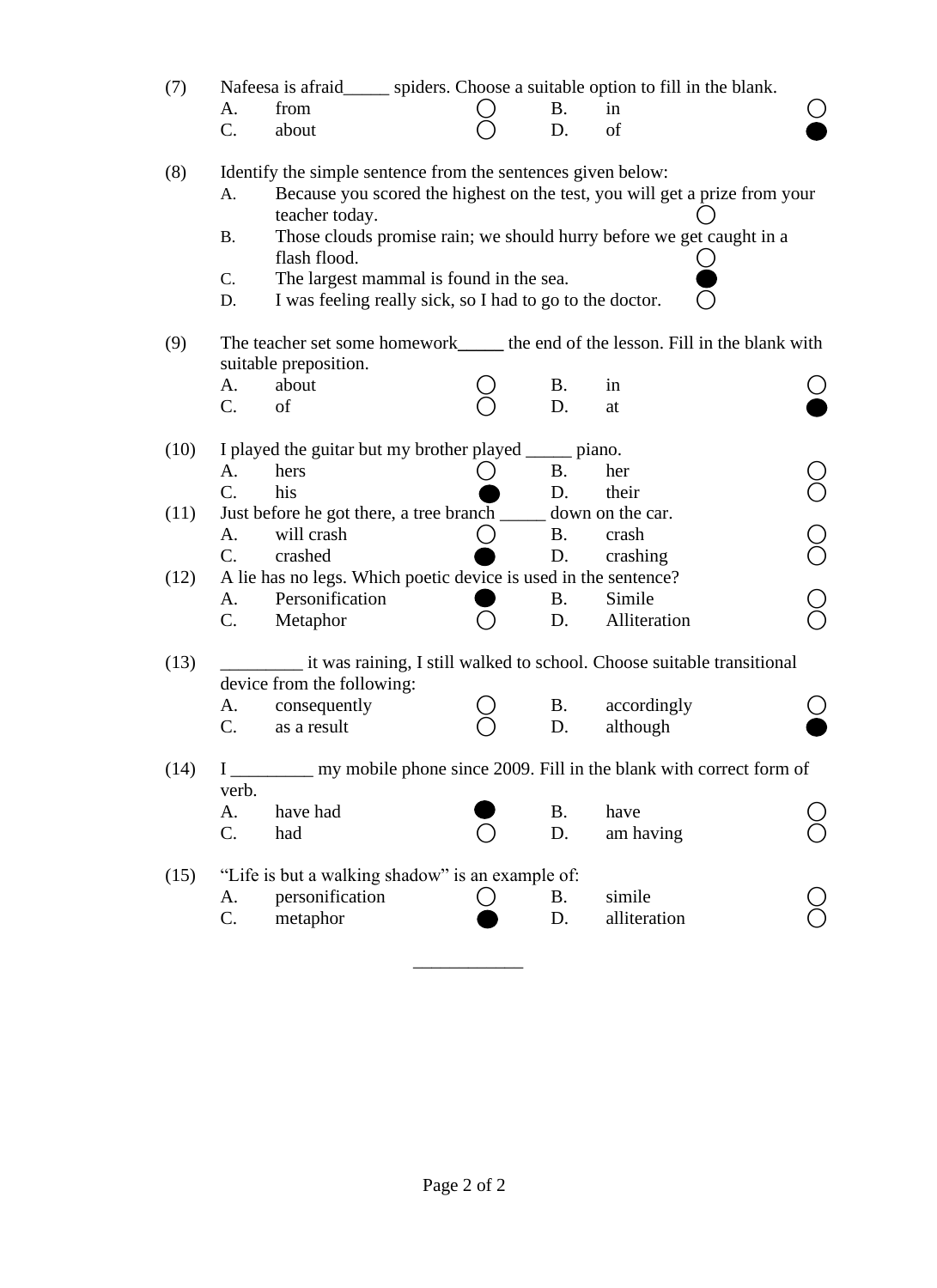

Federal Board SSC-II Examination English (Compulsory) Model Question Paper (Curriculum 2006)

Time allowed: 2.40 hours Total Marks: 60

Note: Answer the questions in sections 'B' and 'C' at the place specified for it therein on the separately provided E-Sheet. Write your answers neatly and legibly.

# **SECTION – B** (Marks 36)

- **Q.2** Read the following passage carefully and answer any **FIVE** questions including **Question No.(i)** appended to it.
- **Note:** Question No. (i) about summary writing is compulsory carrying 06 marks while rest of the questions carry 03 marks each.  $(6 + 4 \times 3 = 18)$

I also belonged to the following clubs: Reading Club (two years), second year as Secretary Reading Club, and Computer Club. In the year 2009, I received awards in the following classes: Computer Applications, Geography, and Advanced Algebra/Trigonometry. I also received an award for Most Encouraging Student. I currently belong to the Hiking and Outdoor Club, and Environmental Awareness Club. In addition, this year I participated in a programme called "Read With a Friend." In this programme I, along with a group of students, went to the nearby elementary school to read to a class of students from Kindergarten to Fifth Grade.

In order to gain an understanding of independence and responsibility, I held several summer jobs in the preceding two years. I also worked to help myself financially in a boarding school. My first summer job was at the English Language Center. My second job was at McDonalds, and my past summer job was at D.K. Academy. I am thankful to all these institutions for these job experiences. They have prepared me mentally and financially. This is important in a way that I am now more **mature** and responsible; which helps me not to be worried about the future but to look forward to it.

I am glad that I have got a taste of what the real world has to offer. I have learned many lessons from my Public High School, **boarding** school, and my work experiences. I am now ready to learn many more lessons through my college experience. Although it has been tough, I have succeeded so far. I am prepared to **excel** and make it much further in the years to come with my college education. This developing positive outlook has given me motivation that I need to become successful. I never give up. When I am determined to achieve, "I shoot for the moon and land amongst the stars."

### **QUESTIONS:**

i. Summarize the given passage. Also suggest a suitable title to it.  $(5+1=6)$ 

### Ans. **Title: Importance of Co-Curricular Activities**

The writer was an active student, who was not only good in academics but also participated actively in co-curricular activities. Although, his priority was to get good grades, but participating in co-curricular activities made him a well round student. He had achieved many awards. He worked for many societies and teamed up with other mates for carrying out projects. He held several summer jobs to gain an understanding of independence and responsibility. These job experiences prepared the writer mentally and financially. This was important in a way that he was more mature and responsible. These experiences helped him in the adjustment for the future and he got a taste of what the real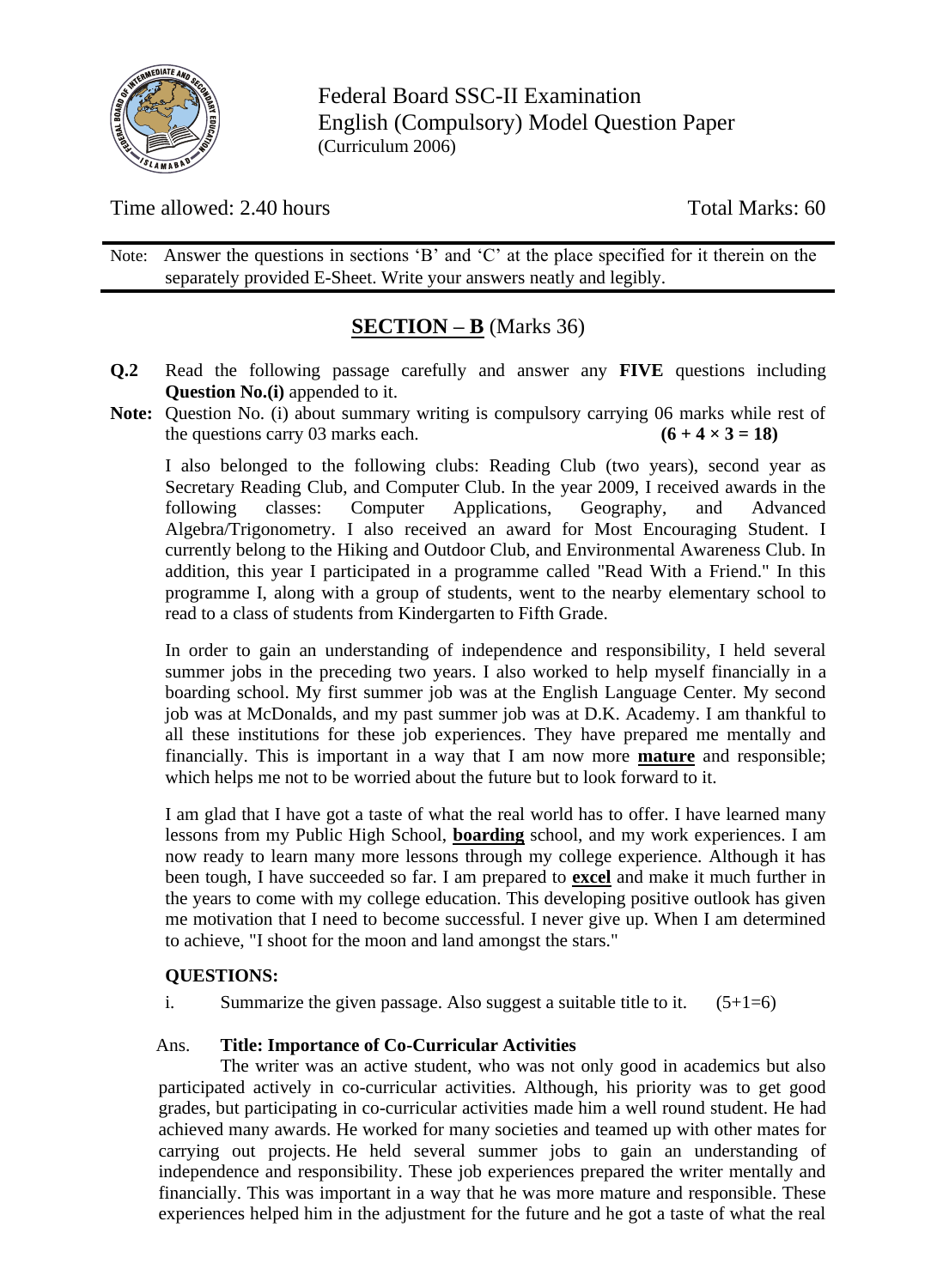world has to offer. He developed a positive outlook and motivation that is much needed to become successful in life.

ii. What are writer's achievements as a student?

Ans. The writer won prizes for Computer Applications, Geography, Advanced Algebra. He also received an award for Most Encouraging Student. He belonged to the Hiking and Outdoor Club, and Environmental Awareness Club. In addition, he participated in a programme called "Read With a Friend." In this programme he, along with a group of students, went to the nearby elementary school to teach to a class of students from Kindergarten to Fifth Grade.

iii. How has the writer got taste of real world?

Ans. The writer got the taste of real world through the job experiences during summer vacation, which helped him in the adjustment for the future. These jobs were helpful to him as they had made him mature, responsible and financially strong. He gained enough confidence to worry less about the future, rather he looks forward to it.

iv. What was writer's purpose of doing summer jobs?

Ans. The writer's purpose of doing summer jobs was to gain an understanding of independence and responsibility. He also worked to help himself financially.

v. How has the writer spent his summer vacation?

Ans. He has spent his [summers](https://brainly.in/question/11438618) doing jobs to make him mature responsible and financially strong. His first summer job was at [English](https://www.perfect24u.com/grade-4-kpk-textbook-pdf-download/) Language centre and then he worked at McDonald's. He also worked at D.K academy.

vi. What has the writer gained from summer job experiences?

Ans. He has gained experience from his summer jobs. It helped him build up financially as well as mentally. He has now become a mature and much responsible person. These experiences have made up his mind to think and plan for the future.

vii. Give the **SYNONYMS** of the words that are underlined in the passage.

| Words    | <b>Synonyms</b>           |  |  |  |  |  |
|----------|---------------------------|--|--|--|--|--|
| mature   | developed, fully-grown    |  |  |  |  |  |
| boarding | living facility           |  |  |  |  |  |
| excel    | outdo, outstrip, surmount |  |  |  |  |  |

**Q.3** a. Paraphrase any **ONE** of the following stanzas: (2) Once or twice though you should fail, Try, try again; If you would at last prevail, Try, try again; If we strive, 'tis no disgrace Though we do not win the race; What should you do in the case? Try, try again.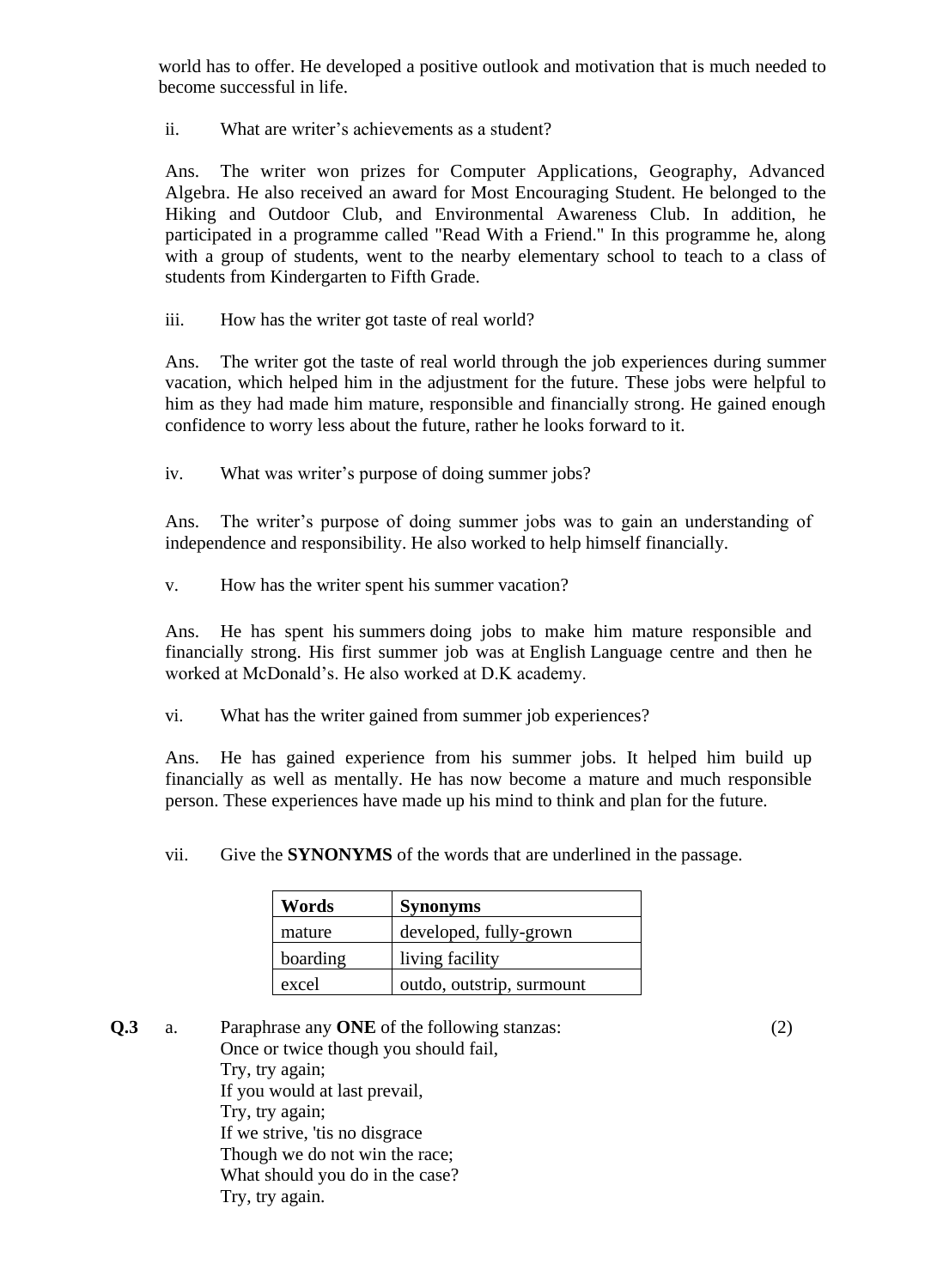Ans. You might fail one or two times in the beginning, but you should remain steadfast and firm and keep on trying. There is no insult in hard work and persistence after getting failed. Even if we don't win the competition, we have no other option but to keep on trying without getting discouraged.

#### **OR**

Continuous as the stars that shine And twinkle on the Milky Way, They stretched in never-ending line Along the margin of a bay: Ten thousand saw I at a glance, Tossing their heads in sprightly dance.

Ans. There were so many daffodils that they looked like the stars in our galaxy. The daffodils formed a line that stretched around much of the bay. In one glance I could see ten thousand of them. They looked like they were dancing.

b. Read the following poem/stanzas carefully and answer the questions appended to it:

The wind is now a roaring, smashing monster of destruction, raking all man's work from the valleys, from the vales, and sends them spinning, broken flying

#### **QUESTIONS:**

i. Give two examples of visual imagery from the given stanza? (2)

Ans. Examples of visual imagery are Smashing, Monster, Spinning and Flying.

ii. With what the wind is compared? What does the wind do? (2)

Ans. The wind is compared with the monster of destruction. The wind is destroying the human beings work in the valleys and towns.

#### **OR**

In spite of war, in spite of [death,](https://fakhrealam-31733.medium.com/paraphrase-in-spite-of-war-72381f8dfabf) In [spite](https://fakhrealam-31733.medium.com/in-spite-of-war-spark-notes-8dd401b66760) of all man's sufferings, Something within me laughs and sings And I must praise with all my breath.

In spite of war, in spite of hate Lilacs are blooming at my gate, Tulips are tripping down the path In spite of war, in spite of wrath.

#### **QUESTIONS:**

i. What are the things that flourish despite the damages of war? (2)

Ans. According to the poetess, despite the devastating effects of war on life, there are flowers (lilacs, morning glory, pansies, tulips, roses poppies) and gardens that thrive and grow and thus become a continuous source of adding into the beauty of nature.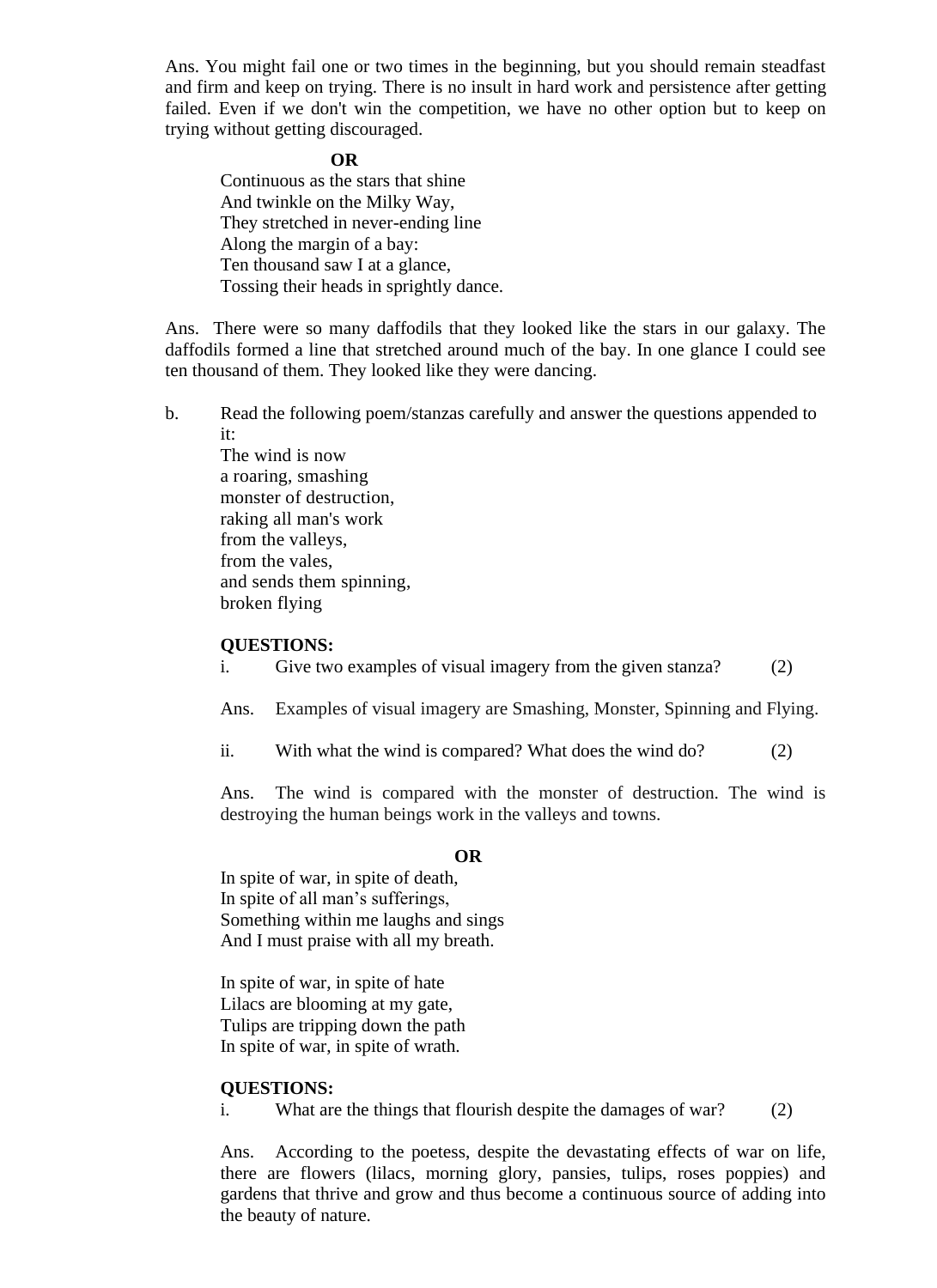ii. Elaborate the implied message of the stanzas. (2)

Ans. The implied message of the stanzas is of hope, courage and merriment even in the times of distress, death, wrath, despair and shame. The poetess is encouraging the readers that they should focus more on the positive aspects of life rather than on the negative ones. Worries and merriment are the part of life, it just depend upon the way how each person view it either pessimistically or optimistically.

- **Q.4** a. Fill in the blanks with appropriate modal auxiliary verbs as per direction given in the brackets. (Any **Four**) (4)
	- i. My grandmother is eighty-five, but she **can** still read and write without glasses. (Ability)
	- ii. **May** I come with you? (Permission)
	- iii. **Could** you help me with the housework, please? (Polite request)
	- iv. There was a time when I **could** stay up very late. (Past ability)
	- v. You **need** not lose any more weight. You are already slim. (Necessity)
	- vi. Our country **may** become a super power by 2025. (Possibility)
	- b. Rewrite the sentence with the **Adverb** form of the underlined word.(any **Four**)(4)
		- i. He is **certain** to come.

Ans. He will **certainly** come.

- ii. Her dress was **poor.**
- Ans. She was **poorly** dressed.
- iii. That he had made a mistake was **evident**.
- Ans. **Evidently**, he had made a mistake.
- iv. He treated me with **scorn.**
- Ans. He treated me **scornfully**.
- v. His action was **wise.**
- Ans. He acted **wisely**.
- c. Do as directed (any **FOUR**) of the following: (4)

- i. The coach said to the players, "Bravo! you have played well."(Change into indirect speech)
- Ans. The coach applauded the players, saying that they had played well.
- ii. Every morning he has to go for a walk. (Change into an interrogative sentence)
- Ans. Does every morning he has to go for a walk?
- iii. It grows slowly. (Change into a negative sentence)
- Ans. It does not grow slowly.
- iv. "Please sit down", said the headmaster. (Change into indirect speech)
- Ans. The headmaster requested to sit down.
- v. He is never on time. (Change into affirmative sentence)
- Ans. He is always on time.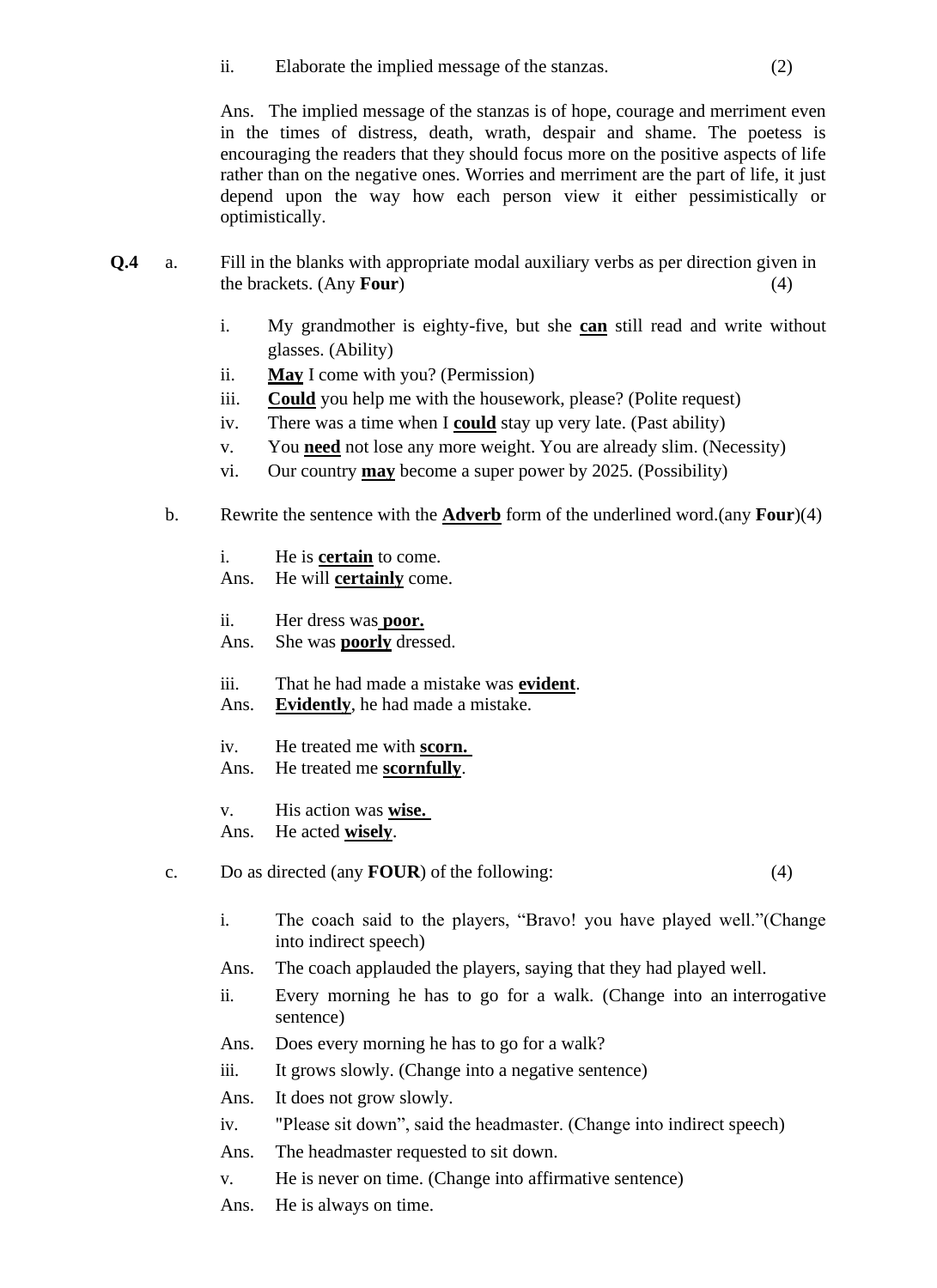- vi. I saw an old beggar. He was sitting under a tree. (Change into a simple sentence)
- Ans. I saw an old beggar sitting under a tree.

# **SECTION – C (Marks 24)**

**Q.5** Write an application to the Managing Director of a firm for the post of Manager. (8)

Ans.

Examination Hall,

City ABC.

22nd February,2022

The Managing Director,

Firm DEF,

City ABC.

Subject: Application for the post of a Manager.

Respected sir,

I am writing this application for the post of a Manager. I found an advertisement for this post in a newspaper. I am looking for a job opportunity to work for a recognized company like yours. I have a work experience of a Manager in the firm LMN. With my extensive work experience, I believe that I can be a good team member of your firm. I assure you that I will serve the firm devotedly and diligently. I have attached my CV for further details.

Thanking you in advance for your consideration.

Yours sincerely,

XYZ.

### **OR**

Write a letter to the editor of a newspaper about the increasing number of crimes committed by teenagers drawing attention of the concerned authorities to take the remedial measures.

Ans.

Examination Hall,

City ABC.

22nd January, 2022

The Editor,

The News,

City ABC.

Subject: Increasing Number of Crimes Committed by Teenagers

Respected sir,

Through the columns of your esteemed newspapers I want to highlight the serious issue of increasing number of crimes committed by teenagers in the streets and other public places.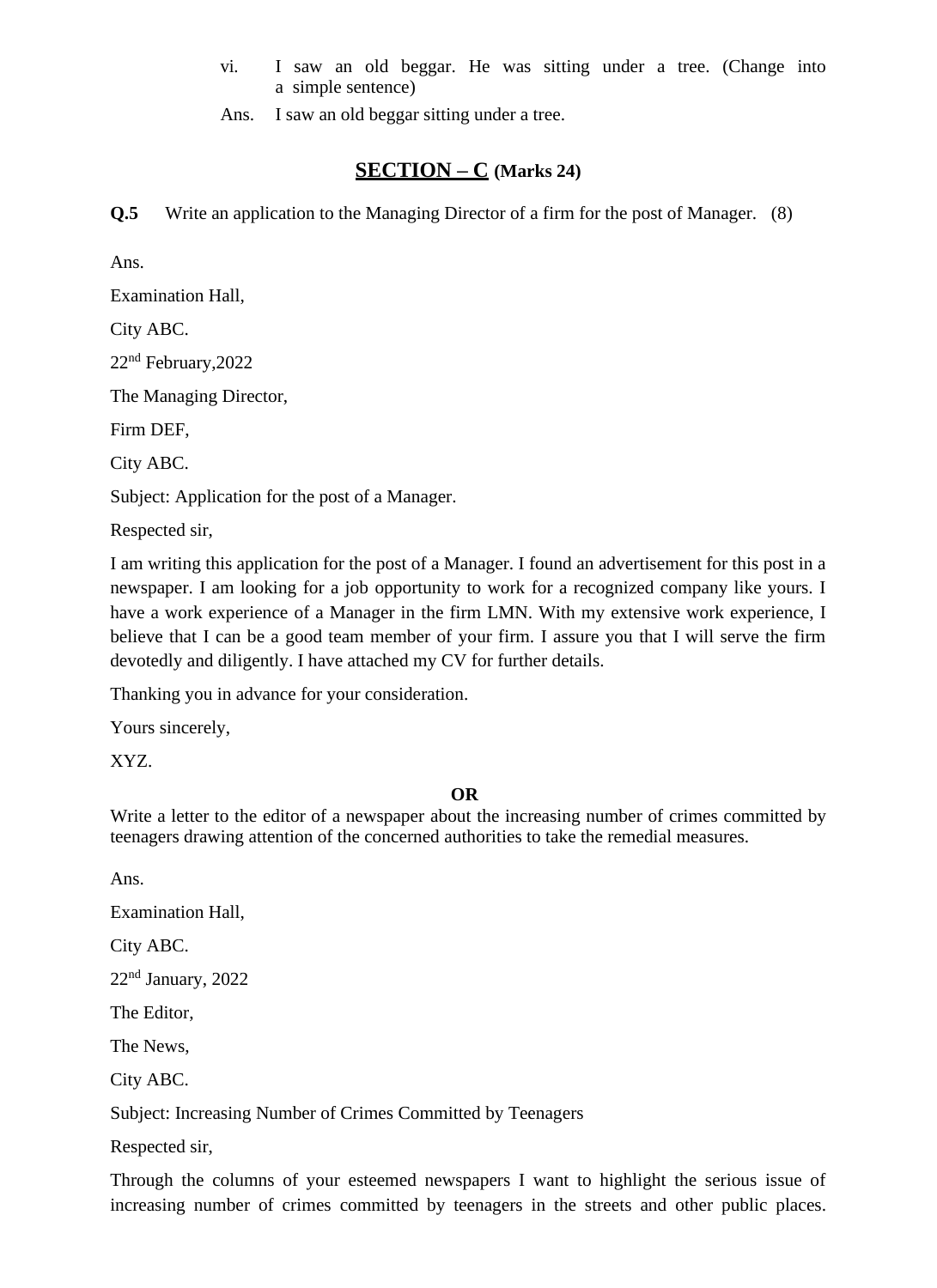Unlawful acts committed by the young criminals are on a surge these days. More and more number of teenagers nowadays are involved in various offences such as mobile snatching, robberies and even murders. This causes a serious concern for the society as well as the parents.

The main reason as to why there has been a sudden increase in the teenage crime rate is that today's young population is getting exposed to crime and violence on television, news media which encourages them to follow the path of crime. For instance, newspapers are flooded with negative news such as murders, robberies, and teens playing violent video games, etc. Secondly, an alarming rise in the unemployment and poverty rate prevailing in the country also becomes one of the major reason for increased crime count among teens these days.

I request you to publish a column on this serious issue to create awareness in the public and draw the attention of the concerned authorities to take remedial measures.

Thanking you in anticipation.

Yours sincerely,

XYZ.

**Q.6** Use the appropriate transitional devices from the list below to fill in any **SIX** blanks in the following passage.  $(6)$ 

| In other words Furthermore as well as $\vert$ Same as $\vert$ Although $\vert$ but $\vert$ As a result $\vert$ yet |  |  |  |  |
|--------------------------------------------------------------------------------------------------------------------|--|--|--|--|
|                                                                                                                    |  |  |  |  |

Drawing, same as, other skills is all about taking the time to master each step. In other words, mastering the art of drawing doesn't happen in a day. Furthermore, it's a skill that takes daily practice as well as dedication to improve your craft. Although it is important not to burn yourself out, but you need to practice enough. Although some people make an eager start, yet not many can show enough patience. As a result, they quit without it before mastering it.

**Q.7** Write an essay on any **ONE** of the following topics: (200-250 words) (10) Importance of English **OR** Role of Media **OR** Benefits of Digital Technology

### Ans. **Importance of English**

Nobody can deny the importance of English language in the present time as global language. It is clear that the English language has become more dominant around the world. In some countries it is used as the mother tongue and in other countries it is taught as second language in their schools. This makes English widespread. In addition, it is used for communication between people around the world, as well as, it is the language of modern times. On other hand, English is the language of science and technology. There is no doubt that, the English is language of communication between the people with different culture. It is also the languages of computers that help to communicate with the people around the world through Internet technology and email.

Races, nationalities and countries speak English in both the hemispheres especially in those non-European countries where the British sun never set once upon a time. English is a very prominent channel of communication in the fields of medicine, technology, architecture and business.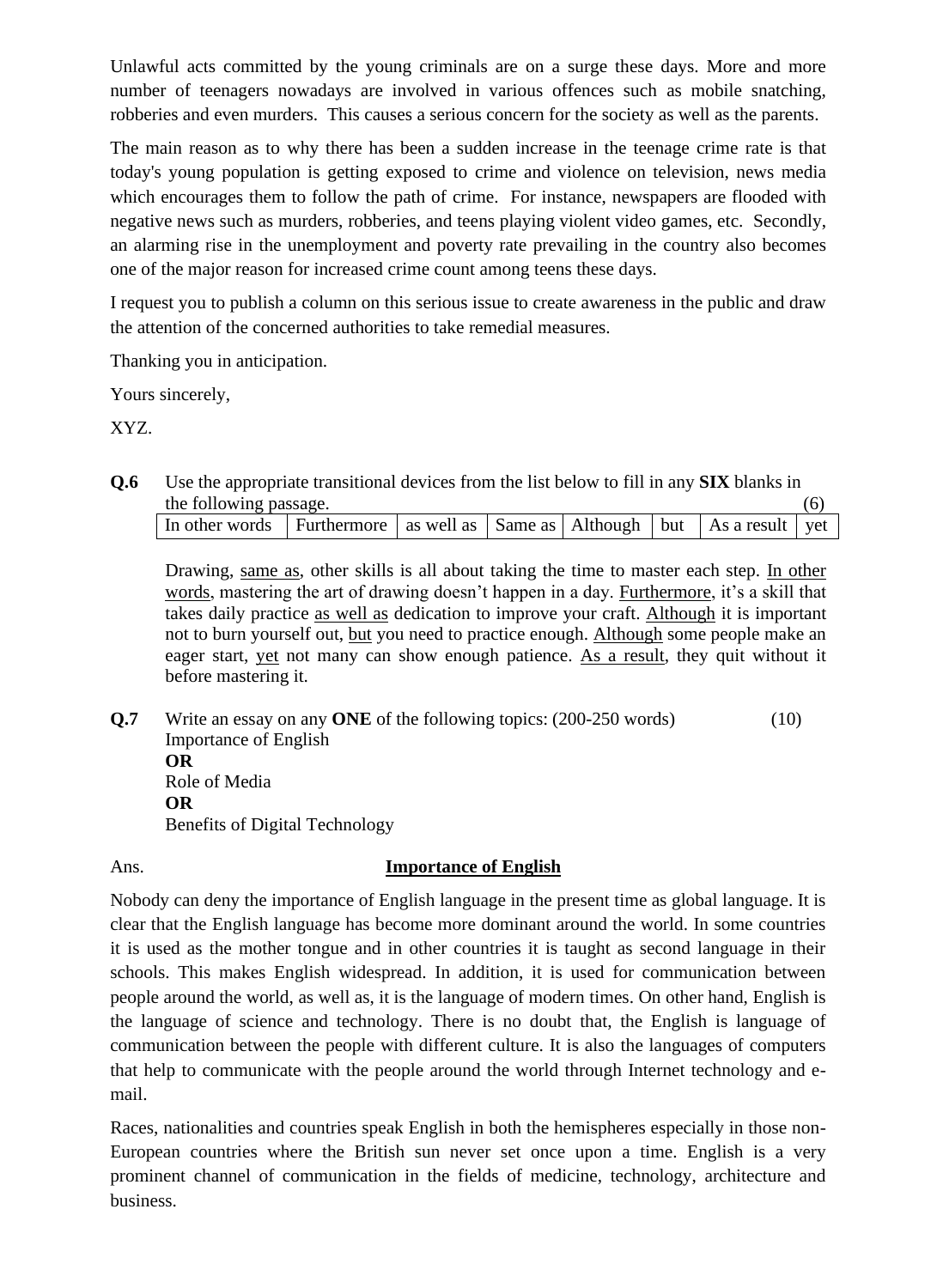Today, in Pakistan, English is the link language of different semi-educated and educated groups. It is the language of opportunities. Most jobs require knowledge of English. In most of the interviews, a candidate is questioned in English as he might be required to work anywhere in our multilingual country or could even be posted in a foreign country.

Hence the place of English language as a communicating language is well established, whose speakers are found all over the world.

### **OR Role of Media**

The mass media mean the sources of information and entertainment which are available to the public or masses of a country. These media play an important role in building public opinion in a democratic country. There is a famous saying:

"Whoever controls the media, controls the mind" (Jim Morrison)

Media are a great source of information and entertainment for all types of people. Nobody can deny their influence. Everybody looks to them to get information about their country, nation, religion and culture. They build our knowledge and strengthen our opinion about different things.

The mass media control our mind. We believe whatever they propagate. We come to know about the life of our villages, cities and towns through mass media. We come across the rise and fall in business, agriculture and industry through mass media.

The electronic media have governed and dominated the mind of the public in a very forceful manner. The mass media are a great source of building public opinion. They build our knowledge and educate our sentiments. We form our own opinion about politics, religion, and business under the influence of mass media.

The mass media educate a domestic woman about cooking, medicine and elementary nursing of children. The children have an informative and entertaining program of their mental standard. They can build their knowledge about different branches of knowledge at a very early stage.

In my opinion the role of media in the society is very positive provided it is used positively.

### **OR Benefits of Digital Technology**

Digital technology has modified nearly every aspect of modern life. It's now rare to find an electronic device or piece of machinery that doesn't consolidate digital technology in some way.

Digital technology means that devices can be more compact, faster, lighter, and more versatile. Huge amounts of knowledge can be stored locally or remotely and moved around virtually immediately. Even the term "information" has expanded to include media such as photos, audio, and video, and no longer refers to just words and numbers.

Digital technology makes it easy to stay in touch with friends, family, and work remotely, even if you are in another part of the world. You can express through words, video, audio, and exchange other media. Websites, apps, and software have all been designed to help users to socialize. With social media, messaging, texting, laptops, tablets, and mobile phones, nobody needs to feel isolated in the digital world.

Internet speeds have developed exponentially since the early days of dial-up. Anybody with access to the internet instantly has access to a huge proportion of the world's knowledge over the web. Lessons and courses can now be delivered virtually online.